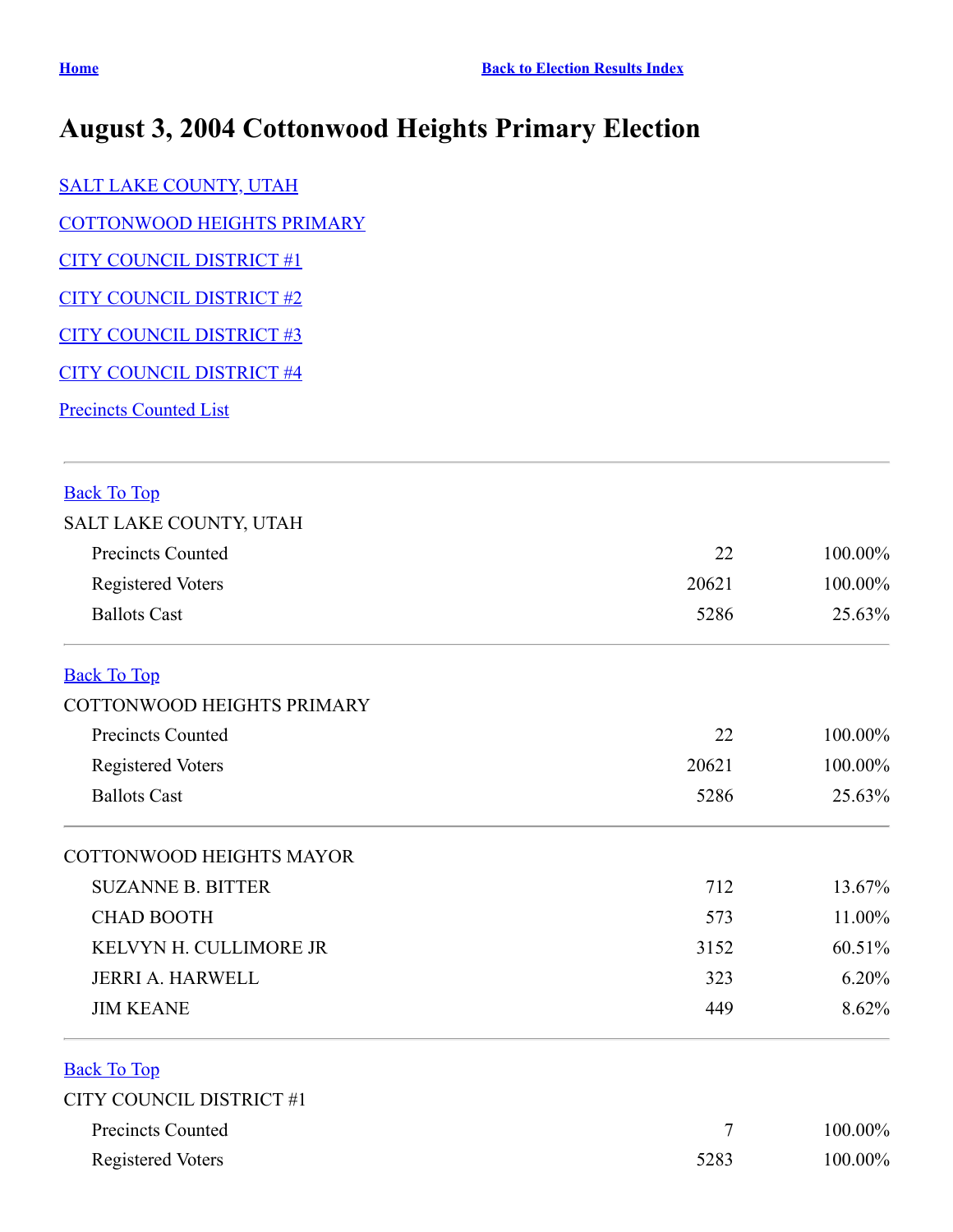<span id="page-1-1"></span><span id="page-1-0"></span>

| <b>Ballots Cast</b>            | 1338 | 25.33%  |
|--------------------------------|------|---------|
| CITY COUNCIL DISTRICT #1       |      |         |
| <b>WINTON "CLARK" APOSHIAN</b> | 199  | 15.41%  |
| <b>CRAIG BEVAN</b>             | 188  | 14.56%  |
| <b>RONALD K FULLMER</b>        | 110  | 8.52%   |
| MICHAEL T. HANNAN              | 152  | 11.77%  |
| <b>BILL MORRIS</b>             | 32   | 2.48%   |
| <b>FITZGERALD PETERSEN</b>     | 86   | 6.66%   |
| <b>GORDON M. THOMAS</b>        | 524  | 40.59%  |
| <b>Back To Top</b>             |      |         |
| CITY COUNCIL DISTRICT #2       |      |         |
| Precincts Counted              | 5    | 100.00% |
| <b>Registered Voters</b>       | 7201 | 100.00% |
| <b>Ballots Cast</b>            | 1802 | 25.02%  |
| CITY COUNCIL DISTRICT #2       |      |         |
| <b>GEOFF ARMSTRONG</b>         | 283  | 24.87%  |
| <b>SCOTT BRACKEN</b>           | 353  | 31.02%  |
| <b>ROB O. GILLESPIE</b>        | 125  | 10.98%  |
| <b>RAJEAN HIGGINSON</b>        | 52   | 4.57%   |
| <b>DAVID KUBINSKI</b>          | 289  | 25.40%  |
| <b>GREG RUTHER</b>             | 36   | 3.16%   |
| <b>Back To Top</b>             |      |         |
| CITY COUNCIL DISTRICT #3       |      |         |
| <b>Precincts Counted</b>       | 8    | 100.00% |
| <b>Registered Voters</b>       | 7950 | 100.00% |
| <b>Ballots Cast</b>            | 2215 | 27.86%  |
| CITY COUNCIL DISTRICT #3       |      |         |
| <b>DON J. ANTCZAK</b>          | 360  | 26.83%  |
| DEE (DIETER) CHILINSKI         | 44   | 3.28%   |
| <b>MAX FORTIE</b>              | 121  | 9.02%   |
| <b>DAVE MCFERREN</b>           | 40   | 2.98%   |
| <b>GORDON W. NICHOLL</b>       | 485  | 36.14%  |
| JOHN M. PETERSON               | 292  | 21.76%  |